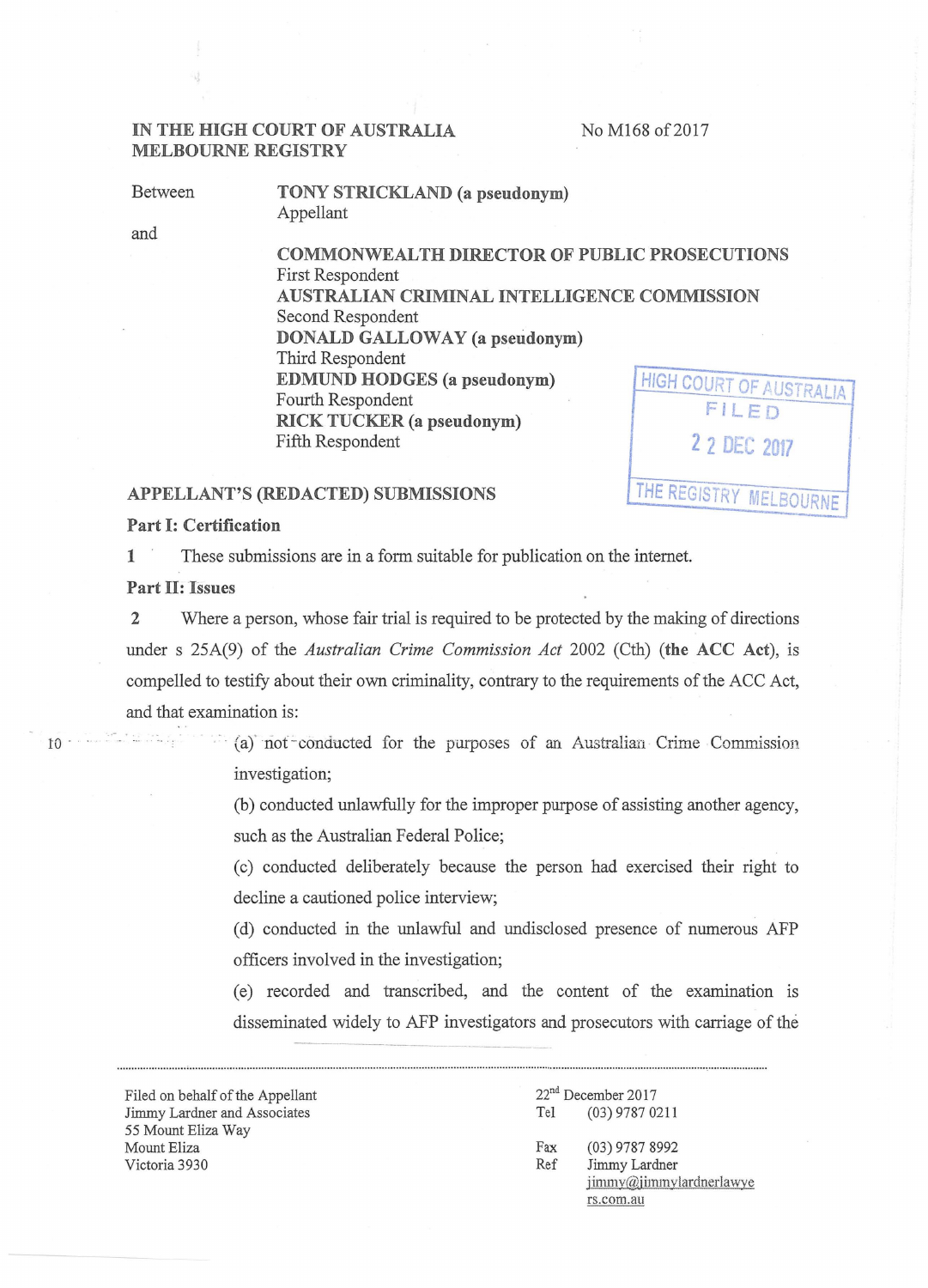person's criminal investigation and trial, in accordance with unlawful directions made by the Examiner permitting that dissemination; and

(f) conducted for the purpose of causing forensic disadvantage to the person and advantage to the prosecution in foreseen legal proceedings against the person, which purpose was achieved;

what more is necessary, if anything, to enliven and exercise the court's discretion to permanently stay the prosecution of the person to prevent the person from being tried unfairly?

3 Where a person exercising a statutory power, such as an Examiner, acts unlawfully in 10 a number of ways, and for an improper purpose, can the person be found to have been reckless as to their obligations to an unacceptable degree without proof of conscious wrongdoing or dishonesty?

### Part Ill: Section 78B of the *Judiciary Act 1903*

4 Consideration has been given to the question whether notice pursuant to sec 78B of the *Judiciary Act 1903* (Cth) should be given with the conclusion that this is not necessary.

## Part IV: Citations

5 The citation of the reasons for judgement of the Court of Appeal (Vie) is *Director of Public Prosecutions (Cth) v Donald Galloway (a pseudonym)* & *Ors* [2017] VSCA 120. The pseudonymised nomenclature of parties and entities used in that judgment are adopted herein.

20

# 6 The citation of the reasons for judgement of the trial judge at first instance is

Part V: Facts

7 The appellant Tony Strickland adopts the statement of facts as adumbrated in the submissions of the appellant Edmund Hodges, in proceeding M175 of 2017, and supplements those with the following matters relevant to Tony Strickland.

8 In 2009 the Australian Federal Police commenced Operation [Thuja]. By late 2009 Senior Investigating Officer [Schwartz] was appointed to lead the investigation. It was initially an investigation into [XYZ Limited], but was later expanded to include [QRS 30 Limited], a related company. Each company was owned, at least in part, by the Reserve Bank of Australia.

> 9 In February of 2010 [Schwartz] confirmed in an internal AFP minute that 'The AFP has engaged the Australian Crime Commission (ACC) in relation to Operation [Thuja] to extract information and evidence from witnesses and suspects by means of the ACC's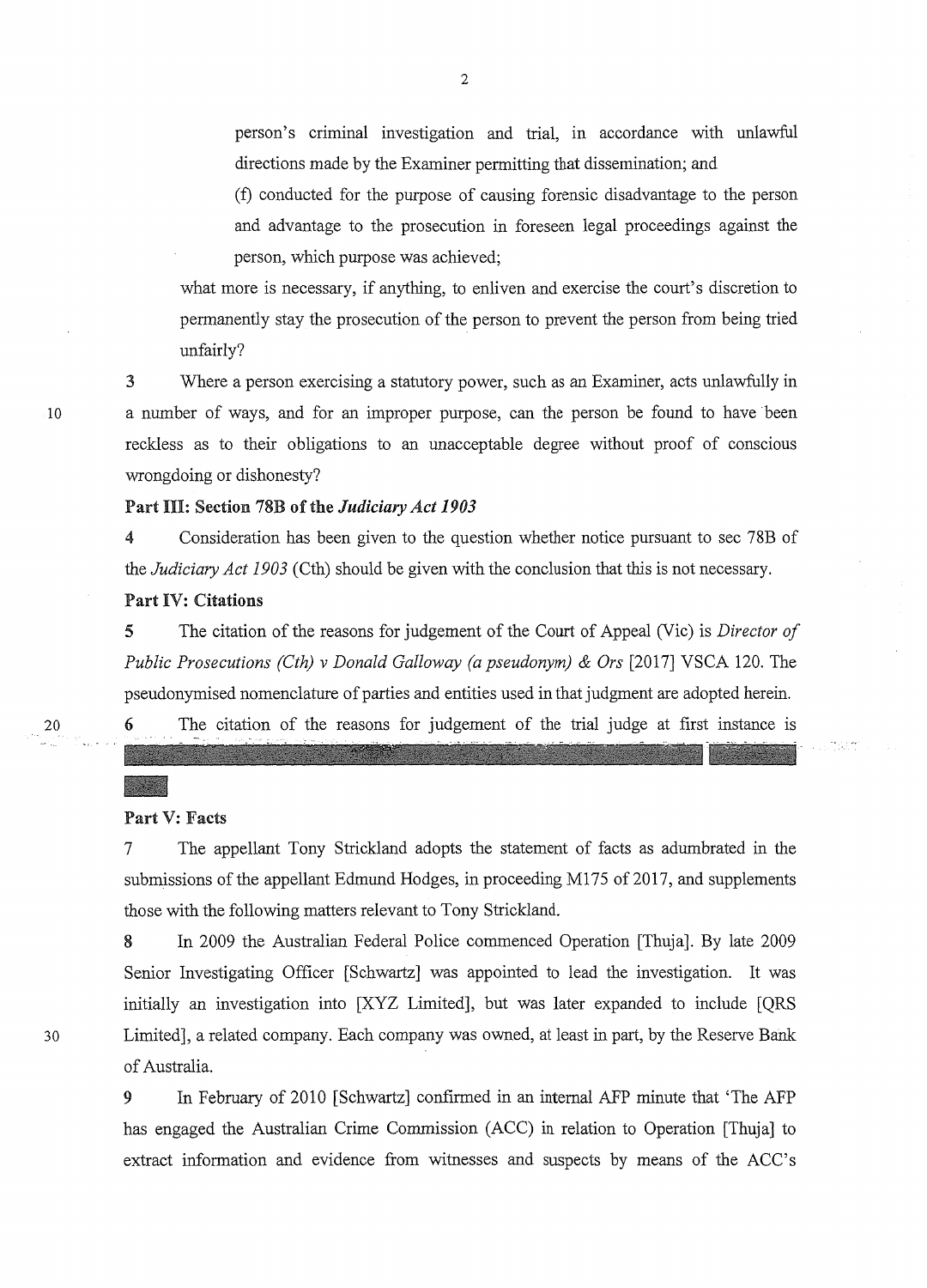coercive powers to conduct examinations.<sup> $1$ </sup> Schwartz considered the ACC to be a facility used by the AFP for compulsory examinations of the AFP's suspects.<sup>2</sup>

10 Galloway and Hodges were summoned to the ACC in April of 2010 as part of ' Strickland and Tucker were summoned to the ACC in November of 2010 pursuant to Ernest (Tim) Sage (Sage) was the examiner for all of the examinations. Chris Bonnici (Bonnici) was counsel assisting at the time of the examinations of Strickland and Tucker in November of 2010.

11 *The appellant:* Tony Strickland was the Chief Financial Officer of QRS Limited. He worked for that company between 1998 and 2003. He is now only charged in relation to the 10 1111 conspiracy, as are each of the appellants. Hodges and Galloway are also charged in relation to the conspiracy.

> 12 By early August of 2010 Strickland was regarded by the AFP as a person likely to be charged<sup>3</sup>. On 3 September Schwartz himself travelled to Strickland's home and offered him a cautioned record of interview in relation to determining his criminal involvement in the offences. The appellant refused. The following week he was offered a sentencing discount in return for his co-operation.<sup>4</sup>

13 As at September of 2010, the Operation Thuja team had not commenced any investigation into the conspiracy<sup>5</sup>. Very little analysis of the material available to the Operation Thuja team in relation to had taken place prior to the examinations of 20 Strickland and Tucker. The AFP had in their possession a 'large volume of evidence and intelligence<sup> $,6$ </sup>, but much of it had not been searched or analysed, and specifically not in relation to

> 14 The AFP's investigation of the appellant in relation to was nascent, apart from one document  $-\mathcal{L}$  The rest of brief of evidence was largely compiled after the appellant's examination, when an investigation into events in that country finally commenced. (Schwartz was directed to commence that investigation on 27 June 2011, 8 months after the examinations.)

15 *Summons and examination of the appellant* On 16 November 2010 an ACC fact statement was signed. It noted that the appellant had declined a 'formal interview'. On 17 30 November the summons for the examination was issued by Sage. His reasons for issuing the

<sup>&</sup>lt;sup>1</sup> Ruling of Hollingworth J (SC) [375]<br><sup>2</sup> SC [388]<br><sup>3</sup> SC [480]<br><sup>4</sup> SC [481-483]<br><sup>5</sup> Application transcript T3626<br><sup>6</sup> CA [274]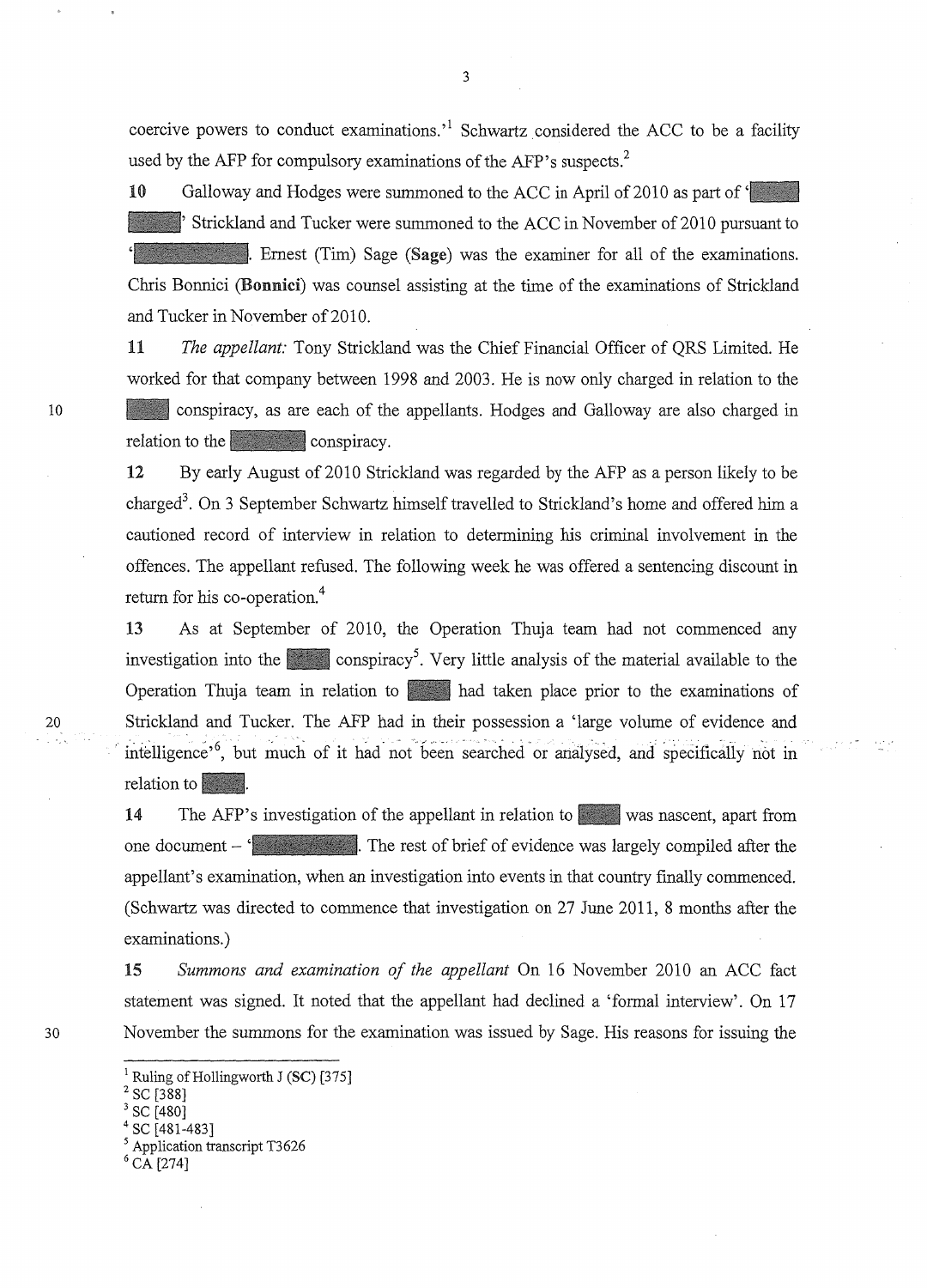summons were a 'cut and paste' of the ACC fact statement<sup>7</sup>. It included amongst the reasons for the issue of the summons that the appellant had 'declined a formal interview.'  $8$  Sage accepted in evidence that this was not a proper reason to issue a summons, and should not have been included in the statement of reasons. Sage gave no evidence of having made any enquiry as to whether the AFP intended to charge the appellant.<sup>9</sup> He knew that the AFP wanted to have the appellants locked into an account on oath, for use against them in relation to future prosecutions.<sup>10</sup>

16 Strickland was examined over two days, the  $24<sup>th</sup>$  and  $29<sup>th</sup>$  of November 2010.<sup>11</sup> At the time of the appellant's examination, Sage was well aware that the AFP had done very little by 10 way of searching or analysing their documentary holdings<sup>12</sup>. Nine members of the Operation Thuja team were present for his examinations. Their presence  $^{13}$  was hidden and undisclosed  $^{14}$ by Sage, depriving the appellant the opportunity of challenging  $it^{15}$ . Allowing their presence was contrary to what any of the cases at the time would have permitted<sup>16</sup>. Sage permitted these AFP members to be present without turning his mind to who they were, or what role they had or might have in the investigation and prosecution of the appellant.<sup>17</sup> These were all members of the investigative team, some of whom played critical roles in the investigation, in the laying of charges, and in the subsequent prosecutions<sup>18</sup>. They were all part of the investigative team which would later search through the vast data-holdings and select material for inclusion in the brief of evidence to be compiled in relation to the conspiracy.<br>17 The state of the brief in relation to a lat the time of the examinations w

20 17 The state of the brief in relation to at the time of the examinations was not appreciated by the Court of Appeal. The Court of Appeal proceeded on the assumption that the 'AFP's document-based case was largely complete at that time<sup>,19</sup>, and that the appellants' focus in the application for stay was directed to demonstrating that fact, in order to show that there were charges pending, and thus that they should not have been examined. While that argument was later abandoned, the evidence that the appellants were suspects was of course

- <sup>7</sup> SC [502]<br><sup>8</sup> SC [488]<br><sup>9</sup> SC [593]<br><sup>10</sup> SC [597]
- 
- 
- 
- 
- 
- 
- 
- 
- 

<sup>&</sup>lt;sup>11</sup> SC [535]<br>
<sup>12</sup> SC [781]<br>
<sup>13</sup> SC [560]<br>
<sup>14</sup> SC [609]<br>
<sup>15</sup> SC [618]<br>
<sup>16</sup> SC [620]<br>
<sup>17</sup> SC at [595]<br>
<sup>18</sup> SC [595]<br>
<sup>18</sup> Court of Appeal judgment (CA) [8]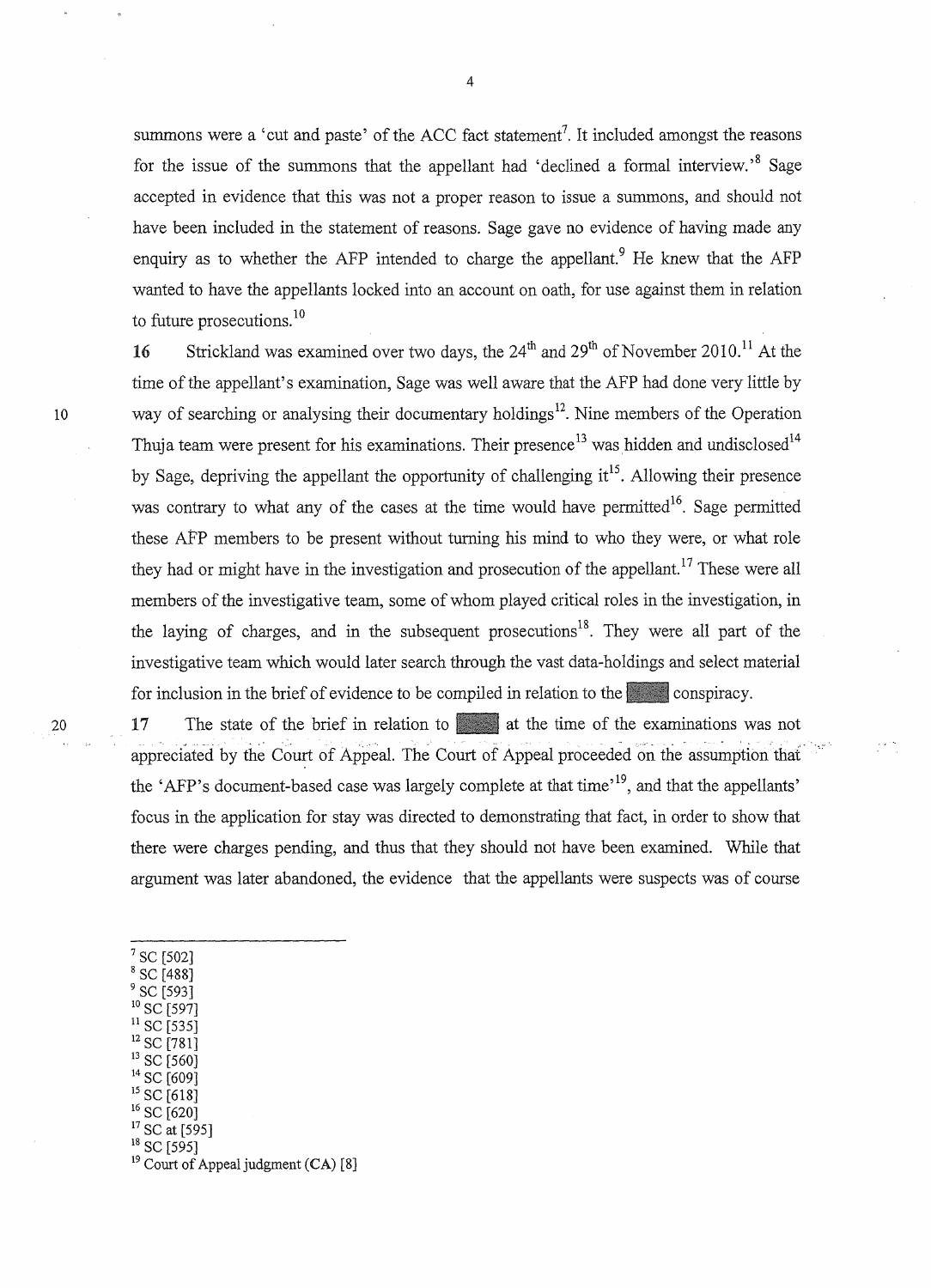*also* relevant to the extent to which the examiner was required to exercise his vigilance over the s25A(9) quarantining provisions.

18 The Court of Appeal was in error in concluding that the AFP's investigation was 'well-advanced' by the time the examinations were conducted<sup>20</sup>.

19 An undisputed fact before Hollingworth J, and not contested or raised by any party before the Court of Appeal, was that the investigation into the allegations had not commenced at the time of the examinations. The ACC was provided with 'briefing papers' and 'briefing packages', containing, in Strickland's case at least, no more than a handful of documents, and only one relating to ...

20 It was within that factual matrix that the Court of Appeal at [273] referred to (and edited) the following exchange as 'illuminating' of the inability to demonstrate forensic disadvantage, and confirmatory of the fact that the 'brief was already prepared prior to the examinations:

*HER HONOUR: Are there instances of any of the ACC accused saying things and identifying documents that weren't already known to the police, because my recollection was rather contrary, they had a brief fully prepared with all the documents that they wanted to ask your clients about.* 

*( COUNSEL: Not the brief, but a brief, yes.* 

*HER HONOUR: A brief, yes.)* [omitted from the CA judgment]

*COUNSEL: Your Honour is right ... 21* 

21 The Court of Appeal judgment did not reproduce all of this exchange, and omitted Counsel's qualification of the nature of a 'brief'. Counsel's acknowledgment that Her Honour was right was in relation to the first part of the proposition; it could not have been understood by her Honour, on the evidence before her, as a concession that there was already a brief of evidence in existence. On the evidence, by then familiar to Her Honour, there was no suggestion that any brief of evidence was prepared or underway in relation to at the time of the examinations, and she did not make any contrary finding.

22 Strickland's examination covered a wide-range of topics, and focussed specifically on the allegations of foreign bribery<sup>22</sup>.

23 The appellant's examination transcripts and summaries were subsequently published to the AFP and CDPP.

30

10

 $20$  CA [15]

<sup>&</sup>lt;sup>21</sup> Application Transcript T3994.7<br><sup>22</sup> SC [734-739]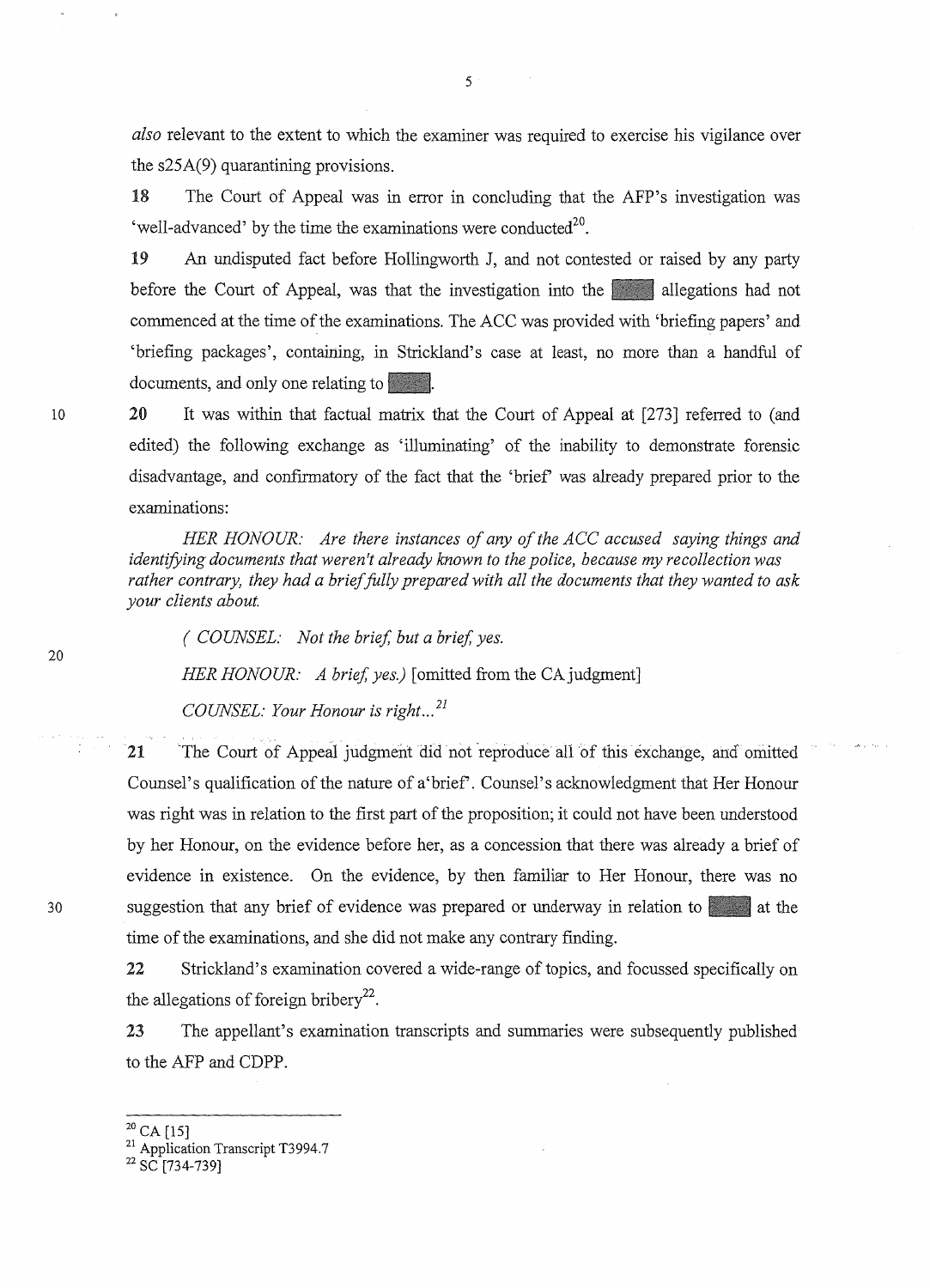24 Schwartz considered the ACC to be a facility used by the AFP for compulsory examinations of the AFP's suspects.<sup>23</sup> He acknowledged that the AFP was assisted in the task of obtaining evidence against the appellants because their accounts on oath allowed the AFP "to push forward with [their] evidence gathering with more confidence that [they] were on the right track and with the knowledge that further examination of the electronic data could identify sufficient evidence to sustain a prosecution."<sup>24</sup> Schwartz agreed that the examinations of the appellant and his eo-appellants were used to "refine and define" the searches of the electronic data, and to guide their selection of the documents included in the prosecution brief of evidence.<sup>25</sup>

<sup>1</sup>o 25 That evidence stood unqualified, uncontradicted and undisputed in the hearing before Hollingworth J.<sup>26</sup>

> 26 The appellant was charged in relation to  $\sim$  on the 13<sup>th</sup> of March 2013. He was discharged at committal, but was directly indicted by the CDPP. He applied for a permanent stay, which was granted on 27 July 2016.

27 The CDPP appealed the orders by way of interlocutory appeal under s 295 of the *Criminal Procedure Act* 2009 (Vie). The ACC was granted leave to intervene in the appeal, over the appellants' objection. The Court of Appeal upheld the appellants' contentions that the ACC was not conducting any investigation, but instead made its coercive powers available to the AFP for the AFP's own purposes.<sup>27</sup> The examination of the appellant was not 20 authorised by the *Australian Crime Commission Act* 2002 (Cth) (the ACC Act), and was conducted for an improper purpose.<sup>28</sup> Moreover, the dissemination of the appellant's examination was in breach of the constraints of the ACC Act, and was unlawful.<sup>29</sup> However. the Court of Appeal held that it was not open to Hollingworth J to conclude that the illegal examination and dissemination had resulted in any incurable. unfairness in the appellant's trial, or gave rise to any other basis for a stay.<sup>30</sup>

<sup>&</sup>lt;sup>23</sup> SC [388]<br><sup>24</sup> Schwartz' statement (Exhibit 1) at [94](d)<br><sup>25</sup> SC at [783]<br><sup>26</sup> Each AFP officer included a standard clause disavowing any use of the examination material in making the decision to charge the appellants, but none made any attempt to disavow what Pike said about the use of the examination material.<br><sup>27</sup> CA at [12], [209]<br><sup>28</sup> CA at [12], [211],<br><sup>29</sup> CA at [12]

 $30$  CA at  $[276] - [277]$ , [300], [313] and [314]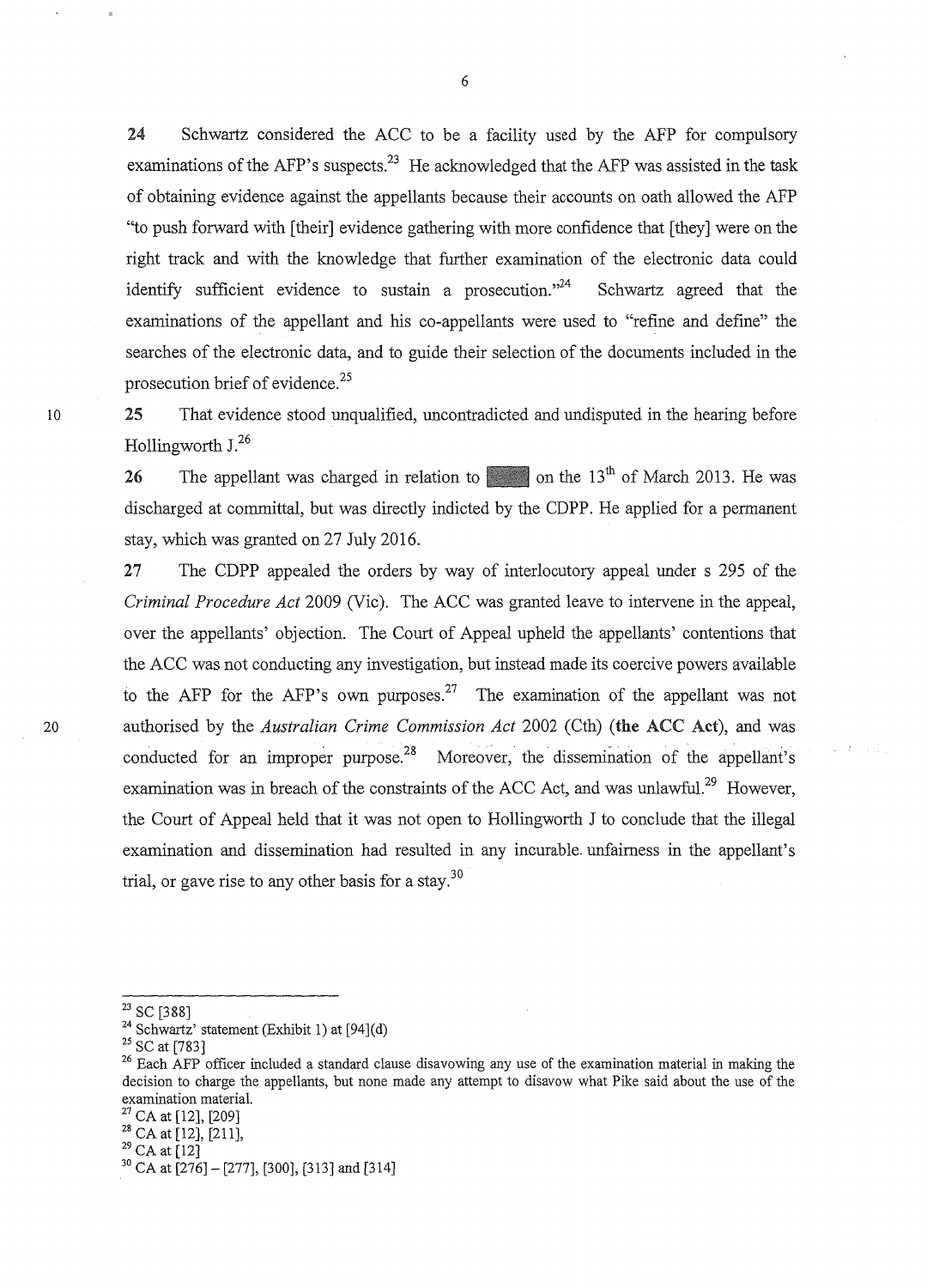28 The arguments of the appellants Edmund Hodges and Rick Tucker are adopted and relied on herein. The appellant makes the following supplementary submissions by way of emphasis.

29 The 'fundamental principle' of criminal justice does not fade by its repetition: the prosecution must discharge the onus of proof and cannot compel the accused to give evidence for it. The principle extends to the criminal trial's antecedent investigative processes, because the entire process of criminal investigation and prosecution is accusatorial<sup>31</sup>. The principle is the bedrock of the system of criminal justice, and while the executive may permit some lawful 10 erosion at its edges, the fundament cannot be moved.

> 30 With the authorities in relation to that principle carefully considered, her Honour exercised her discretion to order a permanent stay, balancing the unfair consequences for the appellant's trial along with the interests of the administration of justice<sup>32</sup>. That discretion was exercised after hearing 30 days of evidence, and with the benefit of comprehensive submissions, a task of 'great difficulty'<sup>33</sup>. The exercise of her Honour's discretion necessarily involved weighing her findings of fact as part of a synthesis of relevant factors.

31 Hollingworth J found that the appellant could not receive a fair trial, because the appellant had suffered an incurable forensic disadvantage, and the investigators and prosecutors had obtained an incurable unfair forensic advantage; and that the AFP and ACC 20 had deliberately procured that outcome. In those circumstances the grant of a permanent stay was open and justified.

> 32 The Court of Appeal went further than Hollingworth J in finding that the examinations were not authorised by the Act, were conducted for an improper purpose<sup>34</sup>, and that the dissemination of their product was in breach of the  $Act^{35}$ , accruing to the unlawfulness of the conduct of agencies of the executive, and adding to the extent to which confidence in the administration of justice would be affected.

> 33 There is a sound basis for her Honour's findings. A fair trial is a trial according to law, one which is governed by the fundamental principles of the accusatorial system. For the appellants' trials that balance has shifted, and could not be restored.

30

34 The Crown conceded in the Court of Appeal that theirs was an appeal in the 'strict

- 
- 

*<sup>31</sup> X7 v Australian Crime Commission* (2013) 248 CLR 92 (X7) at [101] per Hayne and Bell JJ; at [160] per Kiefel J.<br><sup>32</sup> SC [883]<br><sup>33</sup> CA [6]<br><sup>34</sup> CA [12]<br><sup>35</sup> CA [60]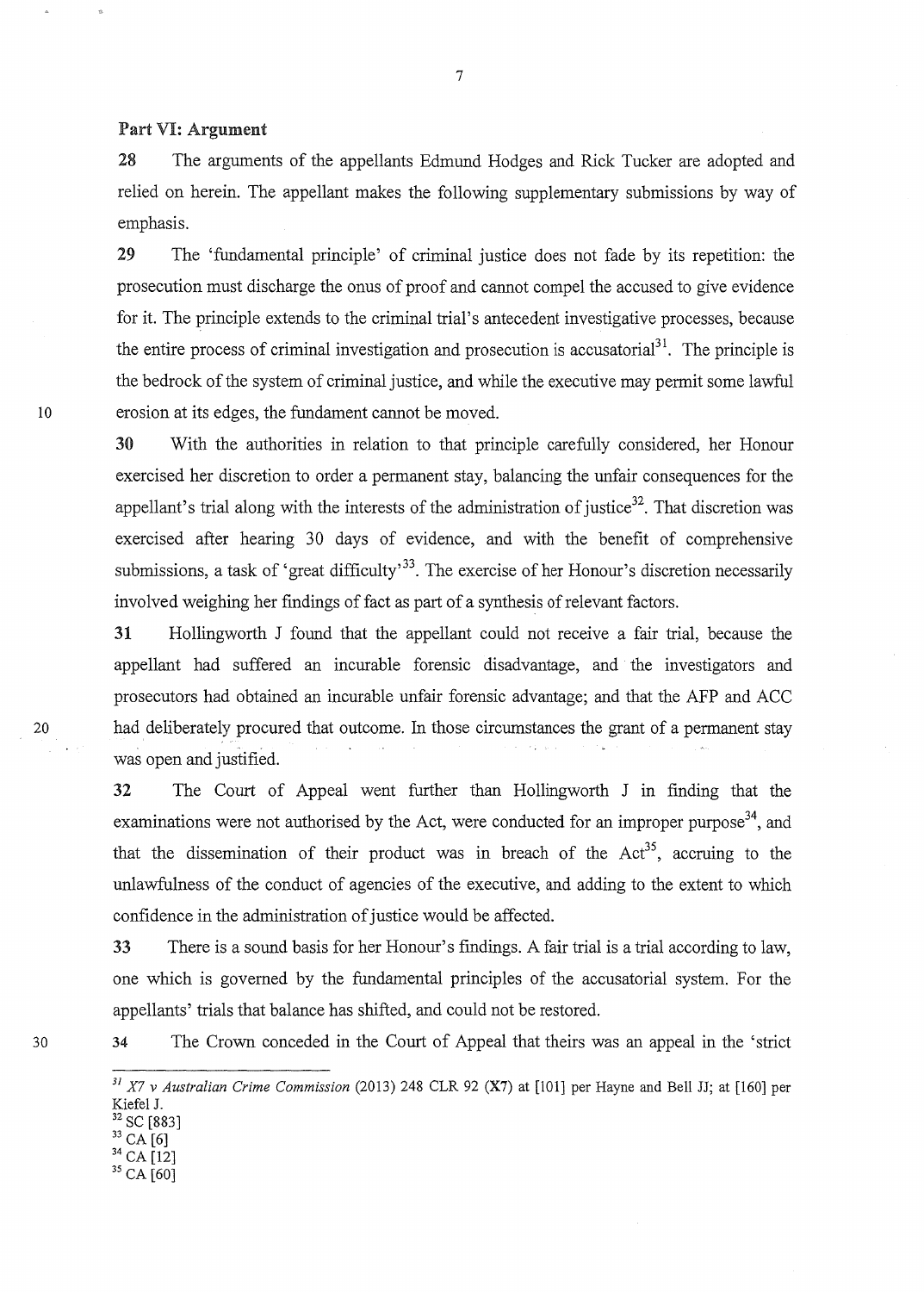sense' and that their burden was to show that 'it was not open to her Honour to have come to the evaluative conclusion that she came to, or a particular finding of fact<sup>36</sup>.

35 The Court of Appeal found that her Honour had erred in two respects: first, that there was no demonstrated incurable unfairness for the appellant's trial; and secondly, that a finding of recklessness as to the examiner was not open.

36 As to the first, the appellant adopts the submissions filed on behalf of Edmund Hodges at [60] to [83] and Tucker at [23] to [43]. It is noted that the CDPP conceded in the Court of Appeal that having access to the examinations of the appellants at the ACC conferred a 'substantial investigative advantage' to the Prosecution,  $37$  and that her Honour's finding that 10 the forensic advantage to the prosecution in guiding the selection of documents was open. The Court of Appeal's consideration of this issue, addressed at [17] to [21] above, appears to have proceeded on a misapprehension of the evidence.

37 As to the second, the 'recklessness fmding', the appellant adopts the submissions of Hodges at [84] to [100]. Her Honour's findings as to the conduct of Examiner Sage were not challenged in the Court of Appeal; the challenge in the Court of Appeal was to the word and phrase her Honour used to describe that conduct, and the effect on the administration of justice if the examiner's abject failures were conscious or unconscious. An Examiner is an independent and quasi-judicial gatekeeper of a significant power to compel testimony. An executive agency should not escape the consequences of its conduct by appointing officers 20 who do not, or will not, turn their mind to their duties, and fail utterly in the exercise of their powers.

#### Conclusion

30

38 The appellant was unlawfully compelled to give an account in relation to the subject matter of the allegations he now faces. Whatever the answer, and regardless of whether the answer is kept secret, a compulsion to answer questions prejudices an accused person's defence of his or her criminal trial.<sup>38</sup>

39 As Hayne J noted<sup>39</sup>:

'The asking of questions and the compelling of answers about the pending charge inevitably interfere with the conduct of an accusatorial trial and embarrass the defence of the accused. The answers the accused has been compelled to give to the questions asked deprive the accused of forensic choices that otherwise would be legitimately

<sup>&</sup>lt;sup>36</sup> CA Transcripts 27.2.17 T11.27<br><sup>37</sup> CA Transcripts 20.2.17 T22.15<br><sup>38</sup> *X7* per Hayne and Bell JJ at [71];<br><sup>39</sup> *Lee v New South Wales Crime Commission (2013) 251 CLR 196, per Hayne J at [79]*.